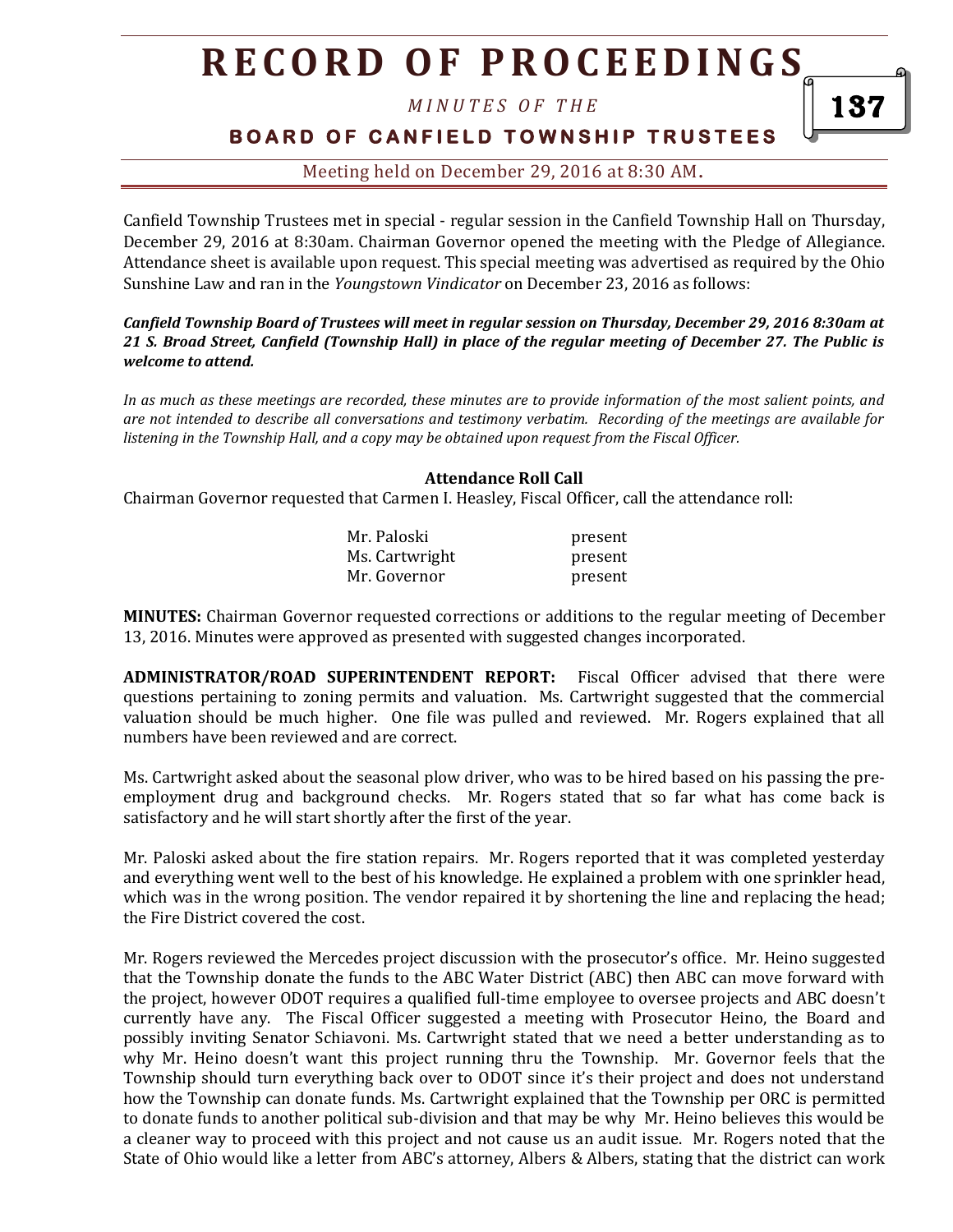# **R E C O R D O F P R O C E E D I N GS**



### *M I N U T E S O F T H E*

## **BOARD OF CANFIELD TOWNSHIP TRUSTEES**

Meeting held on December 29, 2016 at 8:30 AM**.**

on private property. The attorney's fees would be billed to the Township. Albers & Albers would like a copy of the entire file for review, but do not see a problem providing a letter based on their present understanding of the situation. Mr. Rogers explained that the work being done is not in the turnpike's road right-a-way. What ODOT wants to do would be entirely in their road right-a-way and would not change what is happening with this private property. Ms. Cartwright noted that we need to see if another Township in the state has had this issue. Mr. Governor noted that as a Board, we want to see this project thru for the good of the residents, but we now may run into the situation that this project can run higher than originally understood. Mr. Rogers noted that he wants to meet with the engineer to see how much was added to the project for contingency, stating that we may be fine. It was agreed to get everyone together that can make this happen. Ms. Cartwright stated that if we can't go forward with this project we need to understand why we can't. Mr. Governor suggested two dates for the meeting, asking Mr. Rogers to contact ODOT, prosecutor, Albers & Albers, Senator Schiavoni and anyone else that should attend this meeting either in person or by phone conference. Mr. Governor will take the lead.

A new LED lite sign board for the Township's front sign was discussed. Mr. Rogers provided detailed information and estimates. The Board liked the idea of the LED sign but suggested that Mr. Rogers search for grant of some type that may help offset the cost. Also discussed were the lights on our trucks and how to set up a work zone. Ms. Cartwright stated that safety is of utmost importance and the cost to bring our vehicles up to code must be incorporated into the budget.

Ms. Cartwright noted accidents at St Rte. 224 and S. Raccoon Rd, expressing concerns that it may involve cars turning North onto S. Raccoon Rd into GetGo. She is not sure if this is a State issue or a County issue, suggesting that we may want to discuss this with the Sheriff's Department. Maybe a sign should be used that states no right turn into the first driveway. Mr. Governor noted seeing cars coming to a sudden stop adding to the problem. Signage may help.

| <b>ZONING REPORT</b>           | <b>Estimate of</b><br><b>Structure Value</b> |            | <b>Permit Fee Collected</b><br>in Dollars | <b>Number of Permits</b><br>Written |
|--------------------------------|----------------------------------------------|------------|-------------------------------------------|-------------------------------------|
| <b>Residential - New Homes</b> | \$                                           | 8,035,127  | \$<br>49,051                              | 30                                  |
| <b>Commercial</b>              | \$                                           | 8,043,492  | \$<br>50,951                              | 31                                  |
| <b>Other</b>                   | \$                                           | 1,506,577  | \$<br>9,267                               | 68                                  |
| 2016 Totals                    | S                                            | 17,585,196 | \$<br>109,269                             | 129                                 |
| 2015 Total Comparison          |                                              | 12,398,505 | \$<br>78,481                              | 146                                 |

The report was accepted as presented.

**FISCAL OFFICER'S REPORT:** Chairman Governor called on the Fiscal Officer, Carmen I. Heasley, to present the financials. The Fiscal Officer reviewed warrants and electronic payments. She noted approval for two purchase orders at the last meeting, but only one was needed, asking that the resolution be rescinded and provided the correct motion.

The Fiscal Officer explained that she held back payment to the contractor that installed the water heater in the sub-station, because he did not provide a proper W9 with a physical address. When he provides a proper W9, she will write the warrant.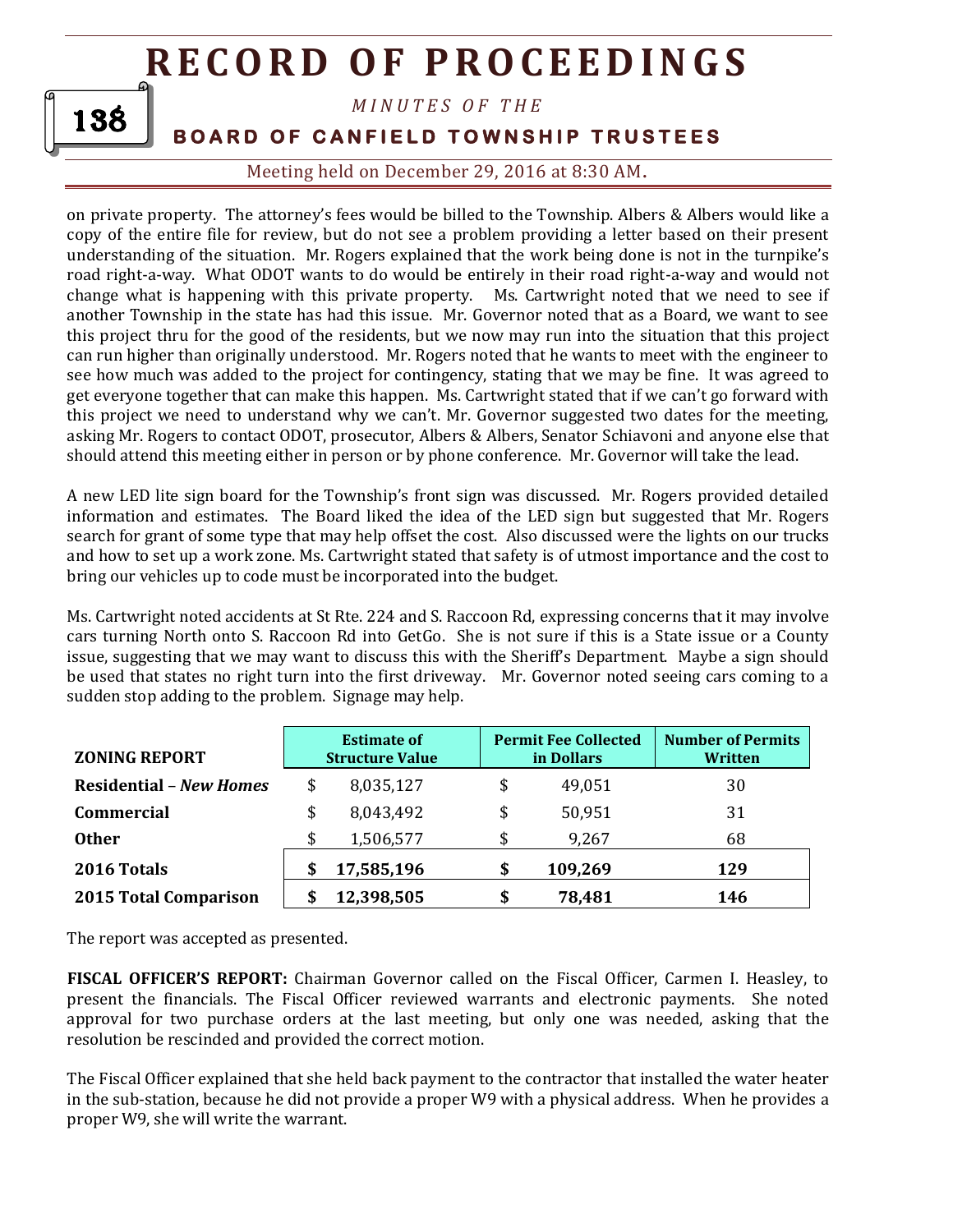# **R E C O R D O F P R O C E E D I N G S**

*M I N U T E S O F T H E* 

### **BOARD OF CANFIELD TOWNSHIP TRUSTEES**

### Meeting held on December 29, 2016 at 8:30 AM**.**

The Fiscal Officer informed the Board that there has not been payment from the Colonial Motel since mid-summer and payments do not go thru the County but are paid directly by the vendor to the Township. Additionally she will discuss this situation with the prosecutor's office to see where we go from here.

Mr. Governor asked about Home Savings & Loan investment. The Fiscal Officer noted that in November, the rate was held for another six months, however we have two investments coming due in March. Star Ohio Plus should be watched closely, since Star Ohio should climb at a faster rate than our local banking institutions. The 2016 revenues are all posted and reviewed with the Board.

The Fiscal Officer, Board members and Mr. Rogers expressed difficulties in filing claims with Aetna, our present health insurance provider. Mr. Governor suggested a phone conference with local agents for Burnham & Flowers to discuss these concerns.

Mr. Governor noted the possible receipt of funds from the county involving ticket fines that should start in 2017. He asked Mr. Rogers to look into why it only goes back to 2012, asking that he follow up with the prosecutor. Fiscal Officer asked that while talking with the prosecutors, that he check to see what the funds can be used for…if the funds will be restricted, and if so; she will look into separating the funds within the General Fund.

The Fiscal Officer presented Cocca's Pizza liquor license for review, however the Board had no objections. She will sign off and notify the county that we do not wish a hearing on this license. The Fiscal Officer explained the importance of the Management Notes that should be written by the Trustees. She will provide the first draft sometime in the second week of January. She is asking that the Board help her to put the best foot forward for the Township. The report was accepted as presented.

#### **OLD BUSINESS RESOLUTION 2016-12-29-196 Change to Cemetery Rules and Regulations**

Mr. Governor moved to accept a change to the Cemetery Rules and Regulations by adding the cremation burial cost of \$250 for residents and \$300 for non-residents. The Motion was seconded by Ms. Cartwright. Discussion: Mr. Governor noted that in the last revision approved on October 13, 2015, the cremation burial cost was omitted and needs to be included and is the only changes to the rules and regulations. The Fiscal Officer asked if these rules and regulations are posted on the Township website. Mr. Governor noted that he will ask Cindy to post after they are approved. Roll Call: Mr. Paloski, yes; Ms. Cartwright, yes; Mr. Governor, yes. Motion carried 3 to 0.

#### **NEW BUSINESS RESOLUTION 2016-12-29-197 Reappointment to Zoning Board of Appeals**

Ms. Cartwright moved to reappoint Elias F. Alexander, Jr. to the Zoning Board of Appeals for a five year term beginning January 1, 2017 and ending December 31, 2021. The Motion was seconded by Mr. Governor. Roll Call: Mr. Paloski, yes; Ms. Cartwright, yes; Mr. Governor, yes. Motion carried 3 to 0.

139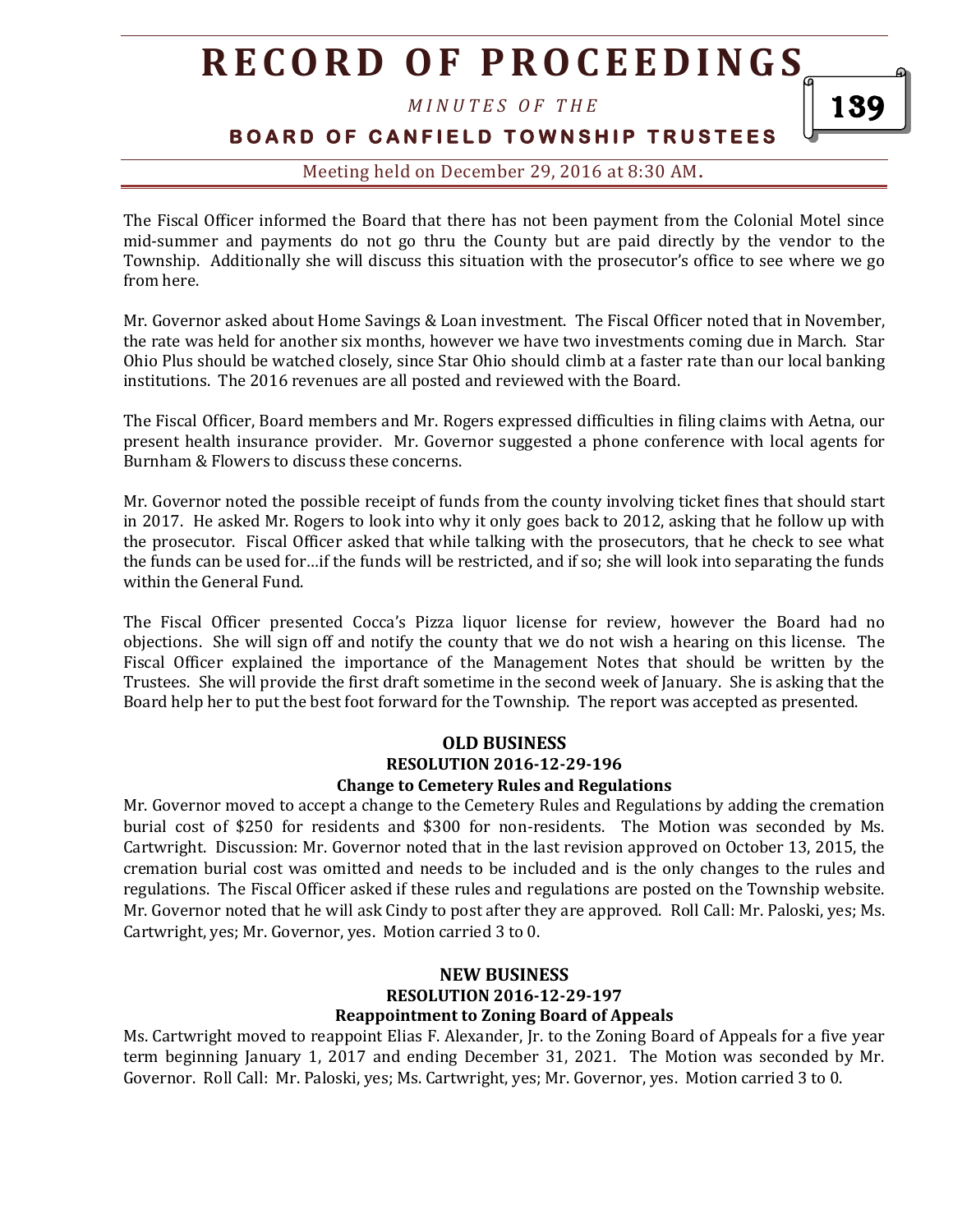# **R E C O R D O F P R O C E E D I N GS**

*M I N U T E S O F T H E* 

## **BOARD OF CANFIELD TOWNSHIP TRUSTEES**

140

Meeting held on December 29, 2016 at 8:30 AM**.**

#### **RESOLUTION 2016-12-29-198 Reappointment to Zoning Commission Board**

Mr. Paloski moved to reappoint Jon Ulicney to the Zoning Commission Board for a five year term beginning January 1, 2017 and ending December 31, 2021. The Motion was seconded by Mr. Governor. Discussion: The Fiscal Officer noted that auditors would like to see compensation addressed in resolutions, asking that the Board consider addressing during the re-organizational meeting. Roll Call: Mr. Paloski, yes; Ms. Cartwright, yes; Mr. Governor, yes. Motion carried 3 to 0.

#### **RESOLUTION 2016-12-29-199 Sale of Property at 6205 S. Raccoon Road**

Ms. Cartwright moved as follows: WHEREAS, Ohio Revised Code Section 505.10 provides that when a board of township trustees has title to real property that is not needed for public use, is obsolete, or is unfit for the use for which it was acquired, the board may sell and convey that property or otherwise dispose of it in accordance with Ohio Revised Code Section 505.10; and

WHEREAS, Ohio Revised Code  $505.10(A)(6)$  provides that when a township has title to real property and the board of township trustees wishes to sell or otherwise transfer the property, the board, upon a unanimous vote of its members and by resolution, may authorize the transfer and conveyance of that real property to any person upon whatever terms are agreed to between the board and that person; and

WHEREAS, the Canfield Township Board of Trustees own real property located at 6205 S. Raccoon Road in Canfield Township, Mahoning County, Ohio (approximately .75 acres) and known as Parcel No. 26- 071-0-001.00-0(hereinafter "Property") which it acquired from the Mahoning County Land Bank; and

WHEREAS, the Property was appraised for Eight Thousand Dollars (\$8,000.00); and

WHEREAS, the Canfield Township Board of Trustees wishes to sell or otherwise transfer said Property in accordance with Ohio Revised Code Section 505.10(A)(6).

NOW THEREFORE, BE IT RESOLVED by a unanimous vote of the Board of Township Trustees of Canfield Township, Mahoning County Ohio, as follows:

Section 1. The Board of Trustees owns real property that is not needed for public use, is obsolete, or is unfit for the use for which it was acquired and is located at 6205 S. Raccoon Road in Canfield Township, Mahoning County, Ohio (approximately .75 acres) and known as Parcel No. 26-071-0-001.00- 0 (hereinafter "Property") and wishes to sell or otherwise transfer said Property in accordance with the Board's authority provided in Ohio Revised Code Section 505.10(A)(6) to Kenneth Kennedy.

Section 2. The Board of Trustees hereby authorizes the Contract of Sale between Kenneth Kennedy and the Board of Trustees and pursuant to which purchaser shall purchase the Property for the purchase price of Eight Thousand Dollars and no cents (\$8,000.00) subject to the terms and conditions of the Contract of Sale and to sign all documents necessary to accomplish the sale which this Board deems to be advantageous to the Township and hereby approves. The Motion was seconded by Mr. Governor.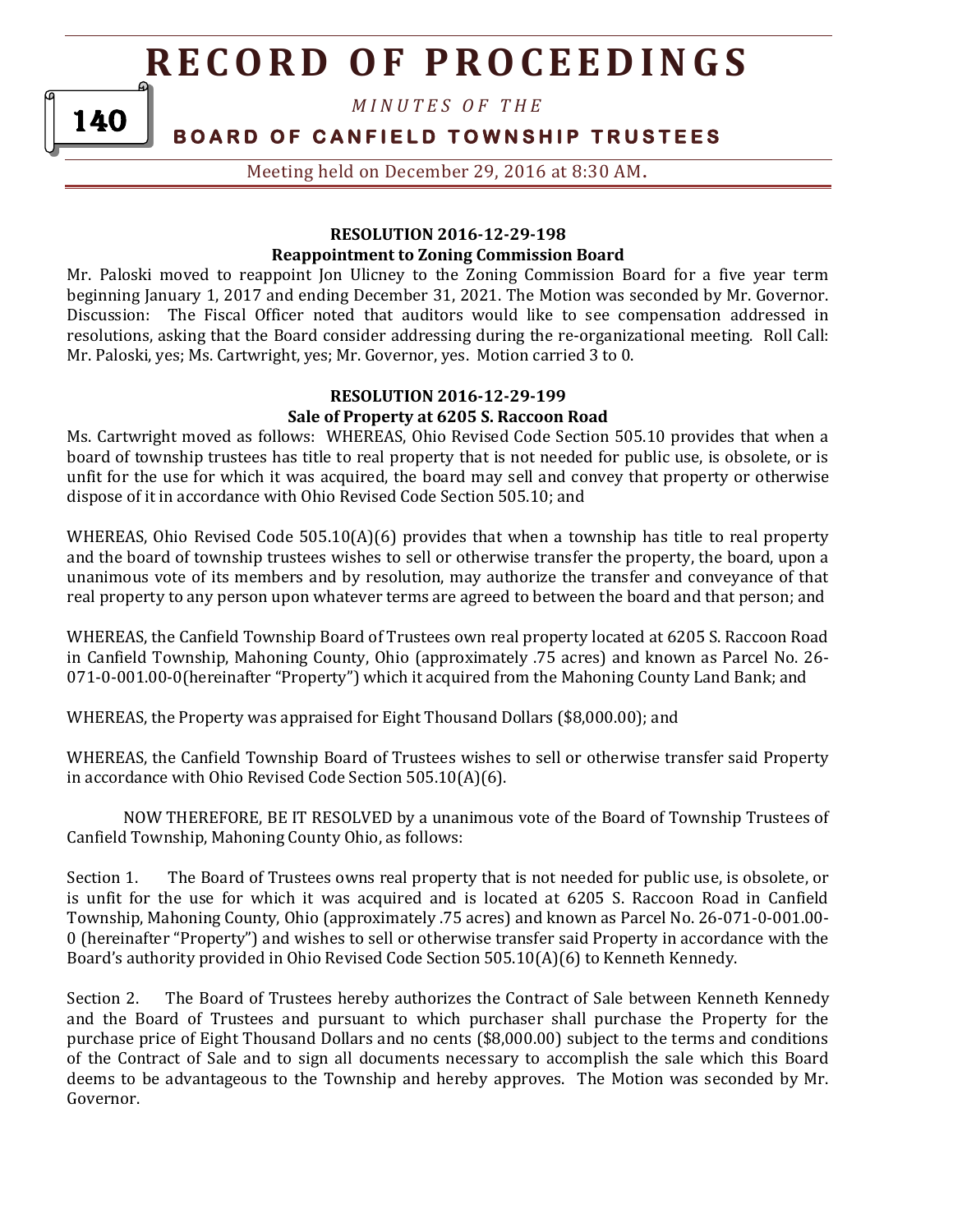# **R E C O R D O F P R O C E E D I N G S**

*M I N U T E S O F T H E* 

**BOARD OF CANFIELD TOWNSHIP TRUSTEES** 

Meeting held on December 29, 2016 at 8:30 AM**.**

Discussion: Ms. Cartwright asked if the buyer was contacted and if there were any other fees associated with this transfer. Mr. Rogers stated, no…he plans to have a meeting between Mr. Kennedy and Tom Michael with a copy of the signed Resolution. They will take care of all the title work while they are here. Mr. Governor asked if Mr. Kennedy understands that if any fees develop, that he would be responsible for those fees. Mr. Rogers stated that he does understand that. Ms. Cartwright asked the Fiscal Officer how she plans to handle the payment. She noted that the payment will go into the General Fund in 2017, since the General Fund paid all the expenses associated with this property. The Board signed the official Resolution. Roll Call: Mr. Paloski, yes; Ms. Cartwright, yes; Mr. Governor, yes. Motion carried 3 to 0.

#### **RESOLUTION 2016-12-29-200 Warrants & Electronic Payments**

Mr. Governor moved to approve Warrants #11487 thru #11523, electronic payments 441-2016 thru 460-2016 as general & payroll obligations of the Township in the amount of \$67,439.37. The Motion was seconded by Ms. Cartwright. Roll Call: Mr. Paloski, yes; Ms. Cartwright, yes; Mr. Governor, yes. Motion carried 3 to 0.

#### **RESOLUTION 2016-12-29-201 One Purchase Order**

Mr. Paloski moved to rescind Resolution 2016-12-13-190 and approve Super Blanket Certificate PO 48- 2016 for \$852.00 to cover other expenses in the Road Fund. The Motion was seconded by Mr. Governor. Discussion: Mr. Paloski noted that we are rescinding RESOLUTION 2016-12-13-190, because Foust Construction already had an open purchase order. Roll Call: Mr. Paloski, yes; Ms. Cartwright, yes; Mr. Governor, yes. Motion carried 3 to 0.

**Next Meeting Dates:** The next meeting of the Board will be the reorganizational meeting that will be held on January 10 at 7pm with the regular meeting immediately following that meeting. The second regular meeting will be held on January 24 at 7pm.

Mr. Rogers discussed the possibility of changing the monthly meeting date(s) to help with zoning scheduling. The Board decided to keep the present regular scheduled meeting date(s).

#### **RESOLUTION 2016-12-29-202**

#### **Executive Session**

Mr. Governor moved to adjourn into executive session in accordance with ORC 121.22(G)1 at 10:53am to discuss the employment and compensation of public employees. The Motion was seconded by Ms. Cartwright. Roll Call: Mr. Paloski, yes; Ms. Cartwright; yes; Mr. Governor, yes. Motion carried 3 to 0. The Board returned to open session at 12:07pm.

#### **RESOLUTION 2016-12-29-203 Part-Time Public Works Maintenance Worker**

Ms. Cartwright moved to rescind Resolution # 2016-12-13-195 for Part-Time Public Works Maintenance Worker. The Motion was seconded by Mr. Governor. Roll Call: Mr. Paloski, yes; Ms. Cartwright, yes; Mr. Governor, yes. Motion carried 3 to 0.

141